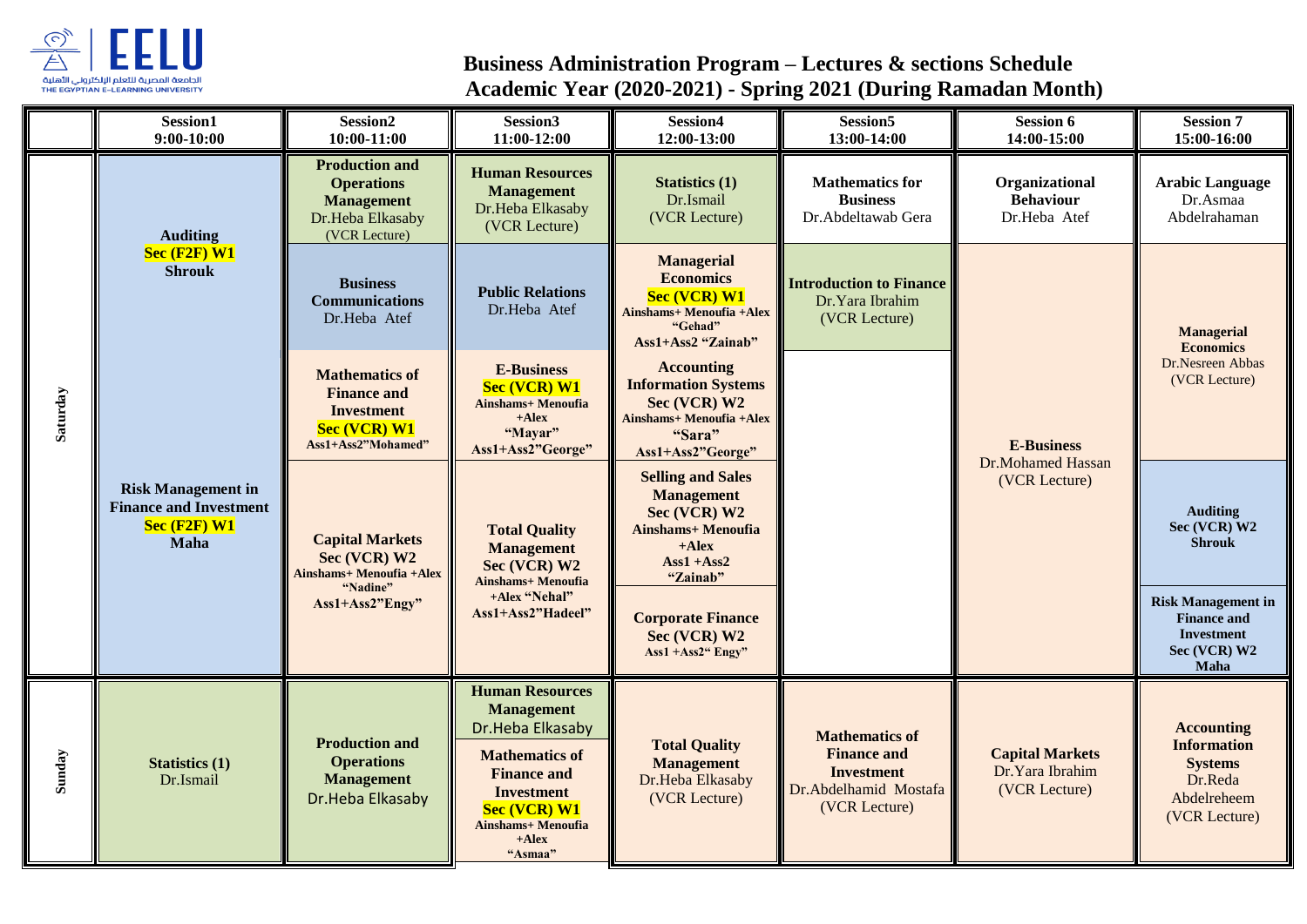|         |                                                                                                          |                                                                                                                                                                                                                                         | <b>Corporate Finance</b><br>Sec (VCR) W2<br><b>Ainshams+ Menoufia</b><br>+Alex "Nada"                                                                                                                                                             |                                                                                                                                                                                                                                                                                 |                                                                                                                                                                                                                                                                                               |                                                                                                                                                                         |                                                                                          |
|---------|----------------------------------------------------------------------------------------------------------|-----------------------------------------------------------------------------------------------------------------------------------------------------------------------------------------------------------------------------------------|---------------------------------------------------------------------------------------------------------------------------------------------------------------------------------------------------------------------------------------------------|---------------------------------------------------------------------------------------------------------------------------------------------------------------------------------------------------------------------------------------------------------------------------------|-----------------------------------------------------------------------------------------------------------------------------------------------------------------------------------------------------------------------------------------------------------------------------------------------|-------------------------------------------------------------------------------------------------------------------------------------------------------------------------|------------------------------------------------------------------------------------------|
|         | <b>Tax Accounting 2</b>                                                                                  | Organizational<br><b>Behaviour</b><br>Dr.Heba Atef<br>(VCR Lecture)                                                                                                                                                                     | <b>Macroeconomics</b><br>Dr.Walid Eid<br>(VCR Lecture)                                                                                                                                                                                            | <b>Mathematics for</b><br><b>Business</b><br>Dr.Abdeltawab Gera<br>(VCR Lecture)                                                                                                                                                                                                | <b>Principles of</b><br><b>Accounting 2</b><br>Dr.Reda Abdelreheem<br>(VCR Lecture)                                                                                                                                                                                                           | <b>E-Marketing</b><br>Sec (F2F) W1<br>Sec (VCR) W2<br>Rana                                                                                                              | <b>Selling and Sales</b><br><b>Management</b><br>Dr.Nagwa<br>Abdelkader<br>(VCR Lecture) |
|         | Sec (F2F) W1<br>Sec (VCR) W2<br><b>Mohamed</b>                                                           | <b>Selected Topics in</b><br><b>Marketing</b><br>Sec (F2F) W1<br>Sec (VCR) W2<br>Rana                                                                                                                                                   | <b>Business</b><br><b>Communications</b><br>Sec (F2F) W1<br>Sec (VCR) W2<br><b>Enas</b>                                                                                                                                                           | <b>Public Relations</b><br>Sec (F2F) W1<br>Sec (VCR) W2<br><b>Hadeel</b>                                                                                                                                                                                                        | Managerial<br><b>Accounting</b><br>Sec (F2F) W1<br>Sec (VCR) W2<br><b>Asmaa</b><br><b>Noha</b>                                                                                                                                                                                                | <b>Financial portfolio</b><br><b>Management</b><br>$Sec$ (F2F) $W1$<br>Sec (VCR) W2<br>George                                                                           | <b>Corporate Finance</b><br>Dr.Taghreed<br>(VCR Lecture)                                 |
| Monday  | <b>Comparative Political</b><br><b>Systems</b><br><b>Dr.Adel Antar</b>                                   | <b>Introduction to Finance</b><br>Dr.Yara Ibrahim                                                                                                                                                                                       |                                                                                                                                                                                                                                                   | <b>Total Quality</b><br><b>Management</b><br>Dr.Heba Elkasaby                                                                                                                                                                                                                   | <b>E-Business</b><br>Dr. Mohamed Hassan                                                                                                                                                                                                                                                       | <b>Mathematics of Finance</b><br>and Investment<br><b>Dr.Abdelhamid Mostafa</b>                                                                                         |                                                                                          |
| Tuesday | <b>Production and</b><br><b>Operations Management</b><br>$Sec$ (F2F) $W1$<br>Ass3" Maha"                 | <b>Introduction to</b><br><b>Finance</b><br>$Sec$ (F2F) $W1$<br>Ainshams1"Lydia"<br>Alex1 "Salma"<br><b>Assuit1 " Enas"</b><br>Aswan "Abdullah"<br>Hurghada "Shady"<br>Menoufia "Abdullah"<br><b>Oana "Abdullah"</b><br>Sohag "Mostafa" | <b>Production and</b><br><b>Operations</b><br><b>Management</b><br>$Sec$ (F2F) W1<br>Ainshams1"Rana"<br>Alex1 "Nehal"<br>Assuit1 " Maha"<br>Aswan "Wafaa"<br>Hurghada "Manar"<br>Menoufia "Wafaa"<br><b>Qana "Wafaa"</b><br><b>Sohag</b> "Demiana | <b>Managerial</b><br><b>Accounting</b><br>Dr.Mohamed Elmasry                                                                                                                                                                                                                    | <b>Tax Accounting 2</b><br>Dr.Reda Abdelreheem<br><b>E-Marketing</b><br>Dr. Mohamed Hassan<br><b>Risk Management in</b><br><b>Finance and</b><br><b>Investment</b><br>Dr.Taghreed                                                                                                             | <b>Auditing</b><br>Dr.Taghreed<br><b>Selected Topics in</b><br><b>Marketing</b><br>Dr.Nagwa Abdelkader<br><b>Financial portfolio</b><br>Management<br>Dr. Walid Elbolok |                                                                                          |
|         | <b>Introduction to Finance</b><br>$Sec$ (F2F) $W1$<br>Ainshams2 "Lydia"<br>Ass2 " Enas"<br>Alex2 "Salma" | <b>Production and</b><br><b>Operations</b><br><b>Management</b><br>$Sec$ (F2F) $W1$<br>Ainshams2 "Rana"<br>Ass2 " Maha"                                                                                                                 | <b>Introduction to</b><br><b>Finance</b><br>$Sec$ (F2F) $W1$<br>Ass3 "Enas"                                                                                                                                                                       | <b>Macroeconomics</b><br><b>Sec (VCR) W1</b><br>Ainshams1" Lydia"<br>Alex1 "Gehad"<br><b>Assuit1 "Zainab"</b><br>Aswan "Alshimaa"<br>Elasmilia"Abdelrahman"<br>Elfavoum "Manar"<br>Elsadat "Farah"<br>Hurghada "Shady"<br>Menoufia"Abdullah"<br>Oana "Salma"<br>Sohag "Mostafa" | Organizational<br><b>Behavior</b><br><b>Sec (VCR) W1</b><br>Ainshams1" Abdullah"<br>Alex1 "Nada"<br>Assuit1 "Engy"<br>Aswan "Abdullah"<br>Elasmilia"Abdelrahman"<br>Elfayoum "Manar<br>Elsadat "Farah"<br>Hurghada "Manar Maher"<br>Menoufia" Abdullah"<br>Qana "Abdullah"<br>Sohag "Demiana" | <b>Macroeconomics</b><br><b>Sec (VCR) W1</b><br>Assuit3 "Zainab"                                                                                                        |                                                                                          |
|         |                                                                                                          | Alex2 "Nehal"                                                                                                                                                                                                                           |                                                                                                                                                                                                                                                   | Organizational<br><b>Behavior</b><br><b>Sec (VCR) W1</b><br>Assuit3 "Engy"                                                                                                                                                                                                      | <b>Macroeconomics</b><br><b>Sec (VCR) W1</b><br>Ainshams2" Lydia"<br>Assuit2 "Zainab"<br>Alex2 "Gehad"                                                                                                                                                                                        | <b>Organizational Behavior</b><br><b>Sec (VCR) W1</b><br>Ainshams2" Abdullah"<br>Alex2 "Nada"<br>Assuit2"Engy"                                                          |                                                                                          |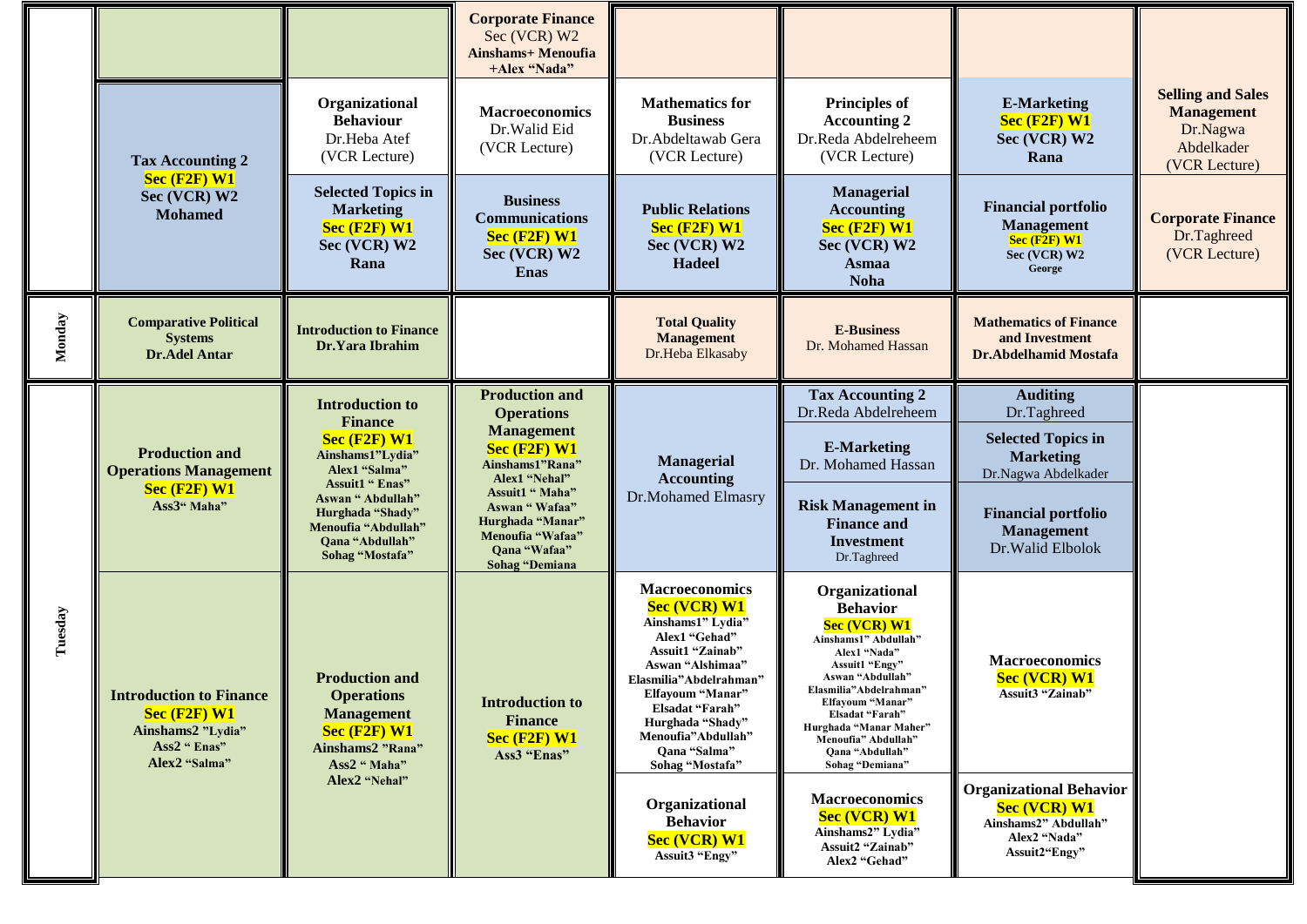|           | <b>Statistics (1)</b><br>Sec $(F2F)$ W2<br>Ass3 "Mohamed"<br>Alex1 "Sara"<br>Menoufia "Wafaa"                     | <b>Human Resources</b><br><b>Management</b><br>$Sec$ (F2F) W2<br>Ainshams1"Lydia"<br>Alex1 "Mayar"<br>Assuit1 " Maha"<br>Aswan "Abdullah"<br>Hurghada "Shady"<br>Menoufia "Abdullah"<br><b>Oana "Abdullah"</b><br>Sohag "Mostafa" | <b>Statistics (1)</b><br>Sec $(F2F)$ W2<br>Ainshams1"Asmaa"<br><b>Assuit1 " Mohamed"</b><br>Aswan " Alshimaa"<br>Hurghada "Manar"<br>Qana "Salma"<br><b>Sohag</b> "Demiana | <b>Mathematics for</b><br><b>Business</b><br>Sec (VCR) W2<br>Ainshams1" Lydia"<br>Alex1 "Salma Morgan"<br>Assuit1 "Shrouk"<br>Aswan "Alshimaa"<br>Elasmilia"Abdelrahman"<br>Elfayoum "Manar"<br>Elsadat "Farah"<br>Hurghada "Shady"<br>Menoufia"Wafaa"<br>Qana "Salma"<br>Sohag "Demiana" | <b>Principles of</b><br><b>Accounting 2</b><br>Sec (VCR) W2<br>Ainshams1" Asmaa"<br>Alex1 "Nadine"<br>Assuit1 "Noha"<br>Aswan "Alshimaa"<br>Elasmilia"Abdelrahman"<br>Elfayoum "Manar Gamal"<br>Elsadat "Farah"<br>Hurghada "Manar"<br>Menoufia"Wafaa"<br>Qana "Salma"<br>Sohag "Mostafa" | <b>Mathematics for</b><br><b>Business</b><br>Sec (VCR) W2<br>Assuit3 "Shrouk"                            |                                                                    |
|-----------|-------------------------------------------------------------------------------------------------------------------|-----------------------------------------------------------------------------------------------------------------------------------------------------------------------------------------------------------------------------------|----------------------------------------------------------------------------------------------------------------------------------------------------------------------------|-------------------------------------------------------------------------------------------------------------------------------------------------------------------------------------------------------------------------------------------------------------------------------------------|-------------------------------------------------------------------------------------------------------------------------------------------------------------------------------------------------------------------------------------------------------------------------------------------|----------------------------------------------------------------------------------------------------------|--------------------------------------------------------------------|
|           | <b>Human Resources</b><br><b>Management</b><br>Sec $(F2F)$ W2<br>Ainshams2"Lydia"<br>Ass2" Maha"<br>Alex2 "Mayar" | <b>Statistics (1)</b><br>Sec $(F2F)$ W2<br>Ainshams2 "Asmaa"<br>Ass2 " Mohamed"<br>Alex2 "Sara"                                                                                                                                   | <b>Human Resources</b><br><b>Management</b><br>Sec $(F2F)$ W2<br>Ass3 "Maha"                                                                                               | <b>Principles of</b><br><b>Accounting 2</b><br>Sec (VCR) W2<br>Assuit3"Noha"                                                                                                                                                                                                              | <b>Mathematics for</b><br><b>Business</b><br>Sec (VCR) W2<br>Ainshams2" Lydia"<br>Alex2 "Salma Morgan"<br>Assuit2 "Shrouk'                                                                                                                                                                | <b>Principles of Accounting</b><br>Sec (VCR) W2<br>Ainshams2" Asmaa"<br>Alex2 "Nadine"<br>Assuit2 "Noha" |                                                                    |
| Wednesday |                                                                                                                   | <b>Accounting</b><br><b>Information Systems</b><br>$Sec$ (F2F) $W1$<br>Ainshams+ Menoufia +Alex<br>"Sara"<br>Ass1+2"George"                                                                                                       | <b>Total Quality</b><br><b>Management</b><br>Sec (F2F) W1<br><b>Ainshams+ Menoufia</b><br>+Alex "Nehal"<br>Ass1"Hadeel"                                                    | <b>Capital Markets</b><br>Sec (F2F) W1<br>Ainshams+ Menoufia + Alex<br>"Nadine"<br>Ass1"Engy"                                                                                                                                                                                             | <b>Macroeconomics</b><br>Dr.Walid Eid                                                                                                                                                                                                                                                     | <b>Principles of Accounting</b><br>Dr.Reda Abdelreheem                                                   |                                                                    |
|           |                                                                                                                   | <b>Selling and Sales</b><br><b>Management</b><br>$Sec$ $(F2F)$ W1<br><b>Ainshams+ Menoufia</b><br>$+Alex$<br>$\text{Ass}1+2$<br>"Zainab"                                                                                          | <b>Capital Markets</b><br>Sec (F2F) W1<br>Ass2"Engy"                                                                                                                       | <b>Total Quality</b><br><b>Management</b><br>Sec (F2F) W1<br><b>Ass2 "Hadeel"</b>                                                                                                                                                                                                         |                                                                                                                                                                                                                                                                                           | <b>Auditing</b><br>Dr.Taghreed<br>(VCR Lecture)                                                          | <b>Tax Accounting 2</b><br>Dr.Reda<br>Abdelreheem<br>(VCR Lecture) |
|           |                                                                                                                   | <b>Corporate Finance</b><br>$Sec$ (F2F) $W1$<br><b>Ainshams+ Menoufia</b><br>+Alex "Nada"<br>Ass $1+2$ " Engy"                                                                                                                    | <b>Business</b><br><b>Communications</b><br>Dr.Heba Atef<br>(VCR Lecture)                                                                                                  | <b>Managerial</b><br><b>Accounting</b><br>Dr.Mohamed Elmasry<br>(VCR Lecture)                                                                                                                                                                                                             |                                                                                                                                                                                                                                                                                           | <b>Selected Topics in</b><br><b>Marketing</b><br>Dr.Nagwa Abdelkader<br>(VCR Lecture)                    | <b>E-Marketing</b><br>Dr. Mohamed Hassan<br>(VCR Lecture)          |
|           |                                                                                                                   | <b>Managerial Economics</b><br>Sec $(F2F)$ W2<br><b>Ainshams+ Menoufia +Alex</b><br>"Gehad"<br>Ass1 "Zainab"                                                                                                                      | <b>E-Business</b><br><b>Sec (F2F) W2</b><br><b>Ainshams+ Menoufia</b><br>$+Alex$<br>"Mayar"<br>Ass1"George"                                                                | <b>Mathematics of</b><br><b>Finance and</b><br><b>Investment</b><br>Sec $(F2F)$ W2<br>Ainshams+ Menoufia + Alex<br>"Asmaa"<br>Ass1"Mohamed                                                                                                                                                | <b>Public Relations</b><br>Dr.Heba Atef<br>(VCR Lecture)                                                                                                                                                                                                                                  | <b>Financial portfolio</b><br><b>Management</b><br>Dr. Walid Elbolok<br>(VCR Lecture)                    | <b>Risk Management</b><br>in Finance and<br><b>Investment</b>      |
|           |                                                                                                                   | <b>Mathematics of</b><br><b>Finance and</b><br><b>Investment</b><br>Sec $(F2F)$ W2<br>Ass2"Mohamed"                                                                                                                               | <b>Managerial</b><br><b>Economics</b><br>Sec $(F2F)$ W2<br>Ass2 "Zainab"                                                                                                   | <b>E-Business</b><br>Sec $(F2F)$ W2<br>Ass2"George"                                                                                                                                                                                                                                       |                                                                                                                                                                                                                                                                                           |                                                                                                          | Dr.Taghreed<br>(VCR Lecture)                                       |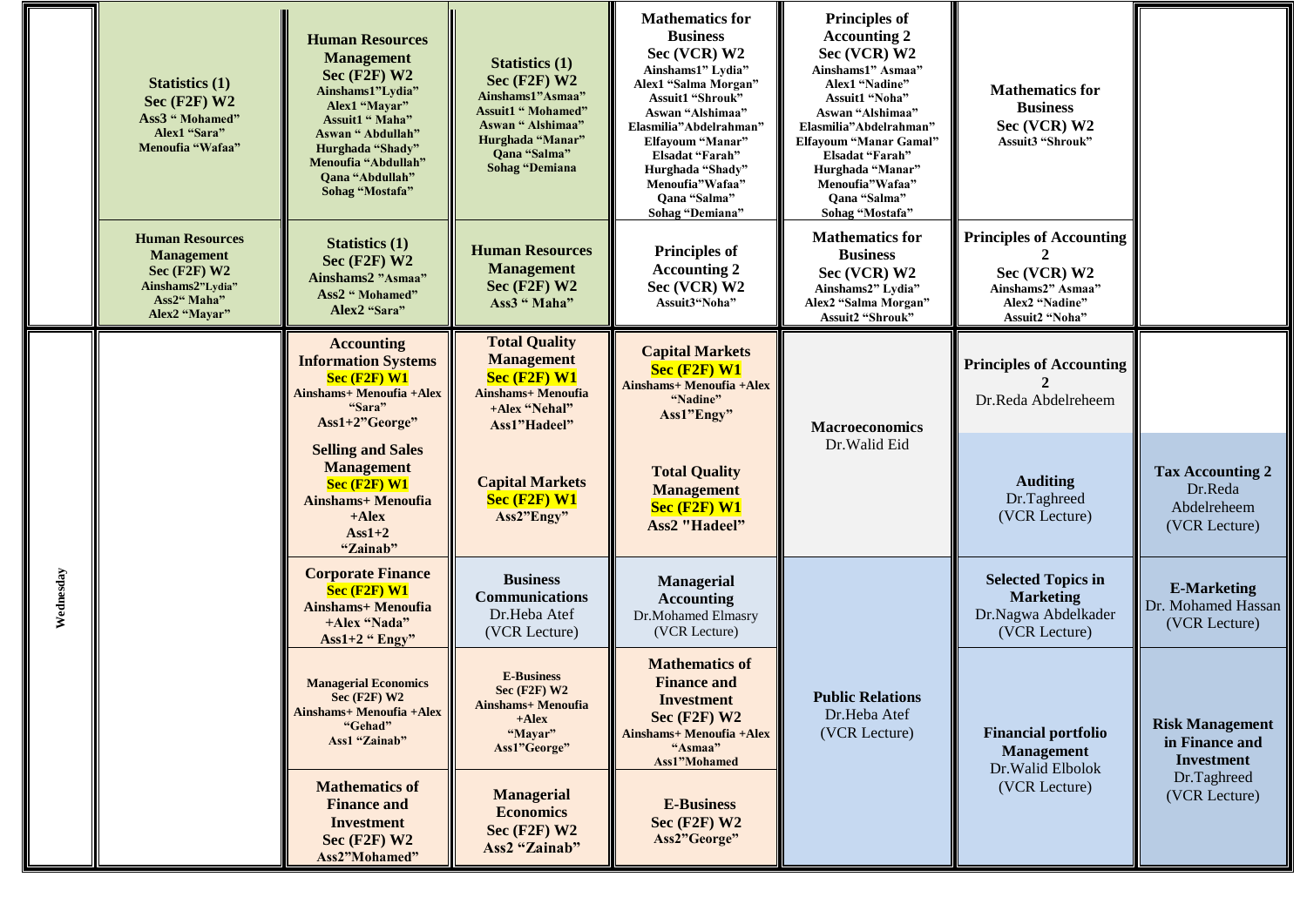| Thursday | <b>Managerial Economics</b><br>Dr.Nesreen Abbas | <b>Capital Markets</b><br>Dr.Yara Ibrahim                                                                                                                                                                                                | <b>Accounting</b><br><b>Information Systems</b><br>Dr.Reda Abdelreheem<br><b>Selling and Sales</b><br><b>Management</b><br>Dr.Nagwa Abdelkader                                                                                  | <b>Statistics (1)</b><br><b>Sec (VCR) W1</b><br>Ass3 "Mohamed"                                                                                                                                                                                                                                      | <b>Mathematics for</b><br><b>Business</b><br>$Sec$ $(F2F)$ W1<br>Ainshams1" Lydia"<br>Alex1 "Salma Morgan"<br><b>Assuit1 "Shrouk"</b><br>Aswan "Alshimaa"                                                                                                           |                                                                                                        |  |
|----------|-------------------------------------------------|------------------------------------------------------------------------------------------------------------------------------------------------------------------------------------------------------------------------------------------|---------------------------------------------------------------------------------------------------------------------------------------------------------------------------------------------------------------------------------|-----------------------------------------------------------------------------------------------------------------------------------------------------------------------------------------------------------------------------------------------------------------------------------------------------|---------------------------------------------------------------------------------------------------------------------------------------------------------------------------------------------------------------------------------------------------------------------|--------------------------------------------------------------------------------------------------------|--|
|          |                                                 |                                                                                                                                                                                                                                          | <b>Corporate Finance</b><br>Dr.Taghreed                                                                                                                                                                                         | <b>Human Resources</b><br><b>Management</b><br><b>Sec (VCR) W1</b><br>Ainshams2"Lydia"<br>Ass2" Maha"<br>Alex2 "Mayar                                                                                                                                                                               | Elasmilia"Abdelrahman"<br>Elfayoum "Manar"<br>Elsadat "Farah"<br>Hurghada "Shady"<br>Menoufia" Wafaa"<br>Qana "Salma"<br>Sohag "Demiana"                                                                                                                            | <b>Mathematics for</b><br><b>Business</b><br>$Sec$ (F2F) $W1$<br>Assuit3 "Shrouk"<br>Ainshams2" Lydia" |  |
|          |                                                 | <b>Statistics (1)</b><br><b>Sec (VCR) W1</b><br>Ainshams1"Asmaa"<br>Alex1 "Sara"<br><b>Assuit1 " Mohamed"</b><br>Aswan "Alshimaa"<br>Hurghada "Manar"<br>Menoufia "Wafaa"<br>Qana "Salma"<br><b>Sohag</b> "Demiana                       | <b>Human Resources</b><br><b>Management</b><br><b>Sec (VCR) W1</b><br>Ainshams1"Lydia"<br>Alex1 "Mayar"<br>Assuit1 " Maha"<br>Aswan "Abdullah"<br>Hurghada "Shady"<br>Menoufia "Abdullah"<br>Qana "Abdullah"<br>Sohag "Mostafa" | <b>Production and</b><br><b>Operations</b><br><b>Management</b><br>Sec (VCR) W2<br>Ass3" Maha"                                                                                                                                                                                                      | <b>Principles of</b><br><b>Accounting 2</b><br>$Sec$ (F2F) $W1$<br>Assuit3"Noha"<br>Ainshams2" Asmaa"                                                                                                                                                               |                                                                                                        |  |
|          |                                                 | <b>Human Resources</b><br><b>Management</b><br><b>Sec (VCR) W1</b><br>Ass3 "Maha"                                                                                                                                                        | <b>Statistics</b> (1)<br><b>Sec (VCR) W1</b><br>Ainshams2 "Asmaa"<br>Ass2 " Mohamed"<br>Alex2 "Sara"                                                                                                                            | <b>Introduction to</b><br><b>Finance</b><br>Sec (VCR) W2<br>Ainshams2 "Lydia"<br>Ass2 " Enas"<br>Alex2 "Salma"<br><b>Mathematics for</b><br><b>Business</b><br>$Sec$ (F2F) $W1$<br>Alex2 "Salma Morgan"<br>Assuit2 "Shrouk"                                                                         | Macroeconomics<br>$Sec$ (F2F) W2<br>Ainshams1" Lydia"<br>Alex1 "Gehad"<br><b>Assuit1 "Zainab"</b><br>Aswan "Alshimaa"<br>Elasmilia"Abdelrahman"<br>Elfayoum "Manar"<br>Elsadat "Farah"<br>Hurghada "Shady"<br>Menoufia"Abdullah"<br>Qana "Salma"<br>Sohag "Mostafa" | <b>Principles of Accounting</b>                                                                        |  |
|          |                                                 | <b>Production and</b><br><b>Operations</b><br><b>Management</b><br>Sec (VCR) W2<br>Ainshams1"Rana"<br>Alex1 "Nehal"<br>Assuit1 " Maha"<br>Aswan "Wafaa"<br>Hurghada "Manar"<br>Menoufia "Wafaa"<br>Qana "Wafaa"<br><b>Sohag</b> "Demiana | <b>Introduction to</b><br><b>Finance</b><br>Sec (VCR) W2<br>Ainshams1"Lydia"<br>Alex1 "Salma"<br><b>Assuit1 " Enas"</b><br>Aswan "Abdullah"<br>Hurghada "Shady"<br>Menoufia "Abdullah"<br>Qana "Abdullah"<br>Sohag "Mostafa"    | <b>Principles of</b><br><b>Accounting 2</b><br>$Sec$ (F2F) $W1$<br>Ainshams1" Asmaa"<br>Alex1 "Nadine"<br>Assuit1 "Noha"<br>Aswan "Alshimaa"<br>Elasmilia"Abdelrahman"<br><b>Elfayoum "Manar Gamal"</b><br>Elsadat "Farah"<br>Hurghada "Manar"<br>Menoufia"Wafaa"<br>Qana "Salma"<br>Sohag "Mostafa | Organizational<br><b>Behavior</b><br>Sec (F2F) W2<br>Assuit3 "Engy"                                                                                                                                                                                                 | $Sec$ $(F2F)$ W1<br>Alex2 "Nadine"<br>Assuit2 "Noha"                                                   |  |

J